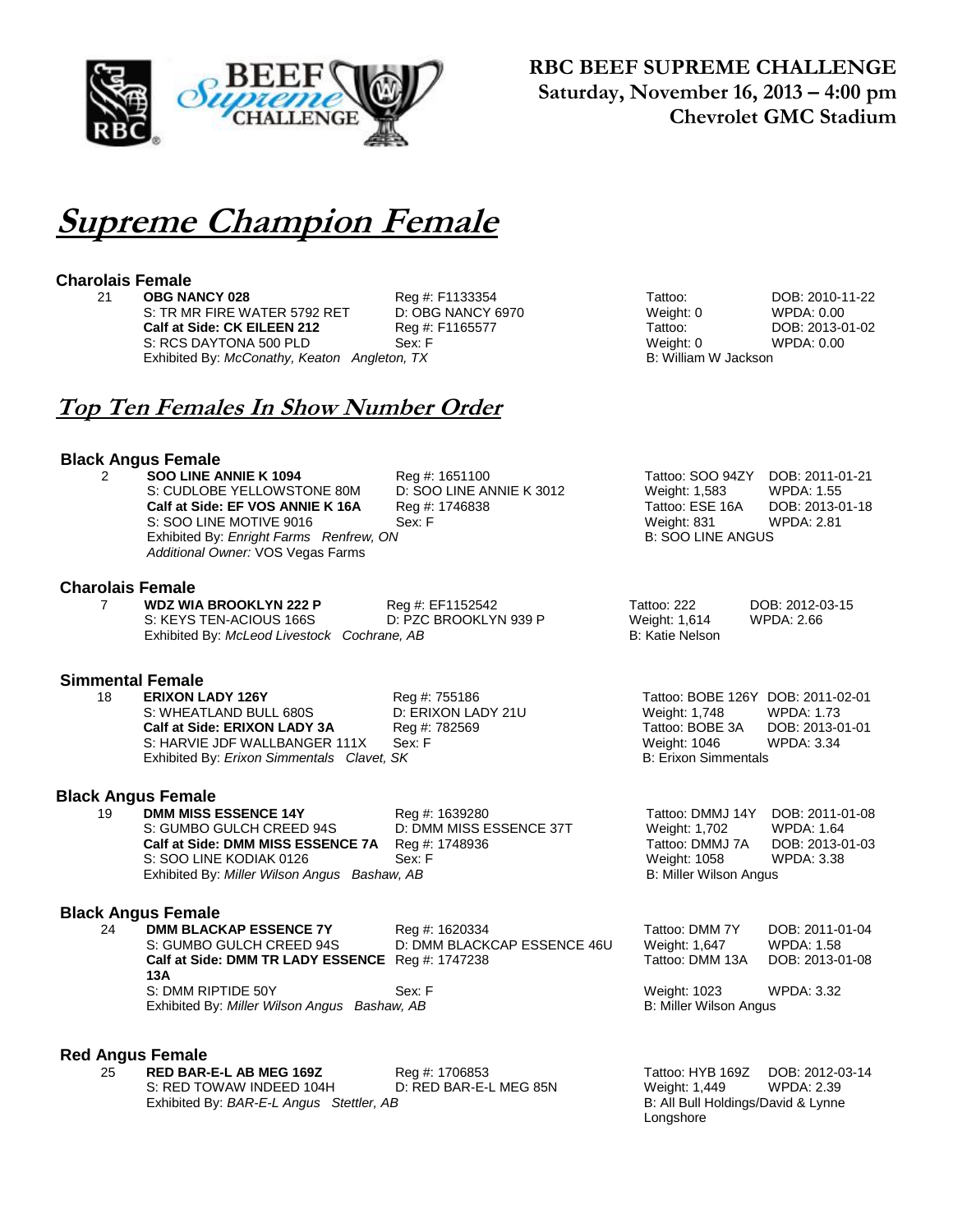#### **Charolais Female**

26 **WOOD RIVER PRINCESS 13Y** Reg #: FC390129 Tattoo: HMG 13Y DOB: 2011-01-17 S: WOOD RIVER COUNTRY BOY 54W D: WOOD RIVER PRINCESS 28N Weight: 1,725 WPDA: 1.68<br> **Calf at Side: CRG BIG PAPPA 9A** Reg #: MC350899 Tattoo: CRG 9A DOB: 2013-01-08 **Calf at Side: CRG BIG PAPPA 9A** Reg #: MC350899 Tattoo: CRG 9A S: PMC327387 CSS SIR GRIDMAKER 2W Exhibited By: Oattes Cattle Cobden, ON B: Wood River Charolais

# **Polled Hereford Female**

29 **MHPH 301W DAINTY 205Y** Reg #: C02953894 Tattoo: MHPH 205Y DOB: 2011-02-05 **Calf at Side: MHPH 521X ACTION 106A** Reg #: C02982798 Tattoo: MHPH 106A DOB: 2013-0<br>S: TH 122 71I VICTOR 521X ET Sex: M Sex: M Weight: 1244 WPDA: 4.04 S: TH 122 71I VICTOR 521X ET Sex: M Sex: M Weight: 1244 Exhibited By: *Medonte Highlands Polled Herefords Mississauga, ON* B: Medonte Highlands Polled Herefords

#### **Simmental Female**

34 **WHEATLAND LADY 2104Z** Reg #: 767911 Tattoo: LER 2104Z DOB: 2012-04-19<br>S: WHEATLAND PREDATOR 922W D: WHEATLAND LADY 902J Weight: 1.558 WPDA: 2.73 S: WHEATLAND PREDATOR 922W D: WHEATLAND LADY 902J Weight: 1,558 WPDA: 2.73 Exhibited By: *Wheatland Cattle Co. Bienfait, SK* B: Wheatland Cattle Co.

# **Supreme Champion Bull**

#### **Red Angus Bull**

62 **RED WILBAR LONGITUDE 646Y** Reg #: 1630113 Tattoo: WDM 646Y DOB: 2011-02-22 Exhibited By: *Redrich Farms Forestburg, AB* 

S: RED TER-RON RELOAD 703T D: RED WILBAR LANA 346N Weight: 2,515<br>Exhibited By: Redrich Farms Forestburg, AB CRIT MESS Wilbar Farms

## **Top Ten Bulls In Show Number Order**

#### **Black Angus Bull**

38 **HF THUNDERBIRD 146Y** Reg #: 1645423 Tattoo: HAMI 146Y DOB: 2011-01-20 S: HF TIGER 5T D: HF ECHO 187N Weight: 2,596 WPDA: 2.53 Exhibited By: *Poplar Meadows Angus Houston, BC* B: Hamilton Farms B: Hamilton Farms *Additional Owner:* Hamilton Farms

#### **Red Angus Bull**

| <b>RED T-K RECOIL 72Y</b>                    | Reg #: 1622754      | Tattoo: EU 72Y | DOB: 2011-03-29   |
|----------------------------------------------|---------------------|----------------|-------------------|
| S: RED BAR-E-L WARDEN 144W                   | D: RED T-K ANNA 54T | Weight: 2,622  | <b>WPDA: 2.74</b> |
| Exhibited By: Rainbow Red Angus Cherhill, AB |                     |                |                   |

#### **Polled Hereford Bull**

43 **REMITALL WEST GAME DAY ET 74Y** Reg #: C02955010 Tattoo: REM 74Y DOB: 2011-04-16 S: SHF WONDER M326 W18 ET D: REMITALL MARVEL 78T Weight: 2,650 WPDA: 2.82 Exhibited By: *Remitall- West Olds, AB* B: Remitall West Order, 1997 *Additional Owner:* Amanda Bacon *Additional Owner:* Glengrove Farm *Additional Owner:* Justin Bacon

## **Polled Hereford Bull<br>58 HE 503W KINGDOM 236Y**

58 **HF 503W KINGDOM 236Y** Reg #: C02959176 Tattoo: ALWI 236Y DOB: 2011-02-24<br>S: REMITALL ALLIANCE 503W D: HF 29F GOLDIE 36P Weight: 2,460 WPDA: 2.48 S: REMITALL ALLIANCE 503W D: HF 29F GOLDIE 36P Weight: 2,460 Exhibited By: *Mission Ridge Herefords Raymore, SK* B: Mission Ridge Herefords *Additional Owner:* Holmes Farms- Jay Holmes and Sheila Kirk

**Black Angus Bull**<br>61 HF SMOKIN' ACES 105Y S: GREENS PREMIUM 7578 D: HF ERICA 26T Weight: 2,368 WPDA: 2.30 Exhibited By: *Hamilton Farms Cochrane, AB* B: Hamilton Farms **B: Hamilton Farms** *Additional Owner:* Dave & Lynn Longshore

Sex: M Weight: 1174 WPDA: 3.84

D: MHPH MS 101S DAINTY 123U Weight: 1,636 WPDA: 1.62<br>Reg #: C02982798 Tattoo: MHPH 106A DOB: 2013-01-06

Feg #: 1645422 **Tattoo: HAMI 105Y** DOB: 2011-01-15<br>
D: HF ERICA 26T Weight: 2,368 WPDA: 2.30